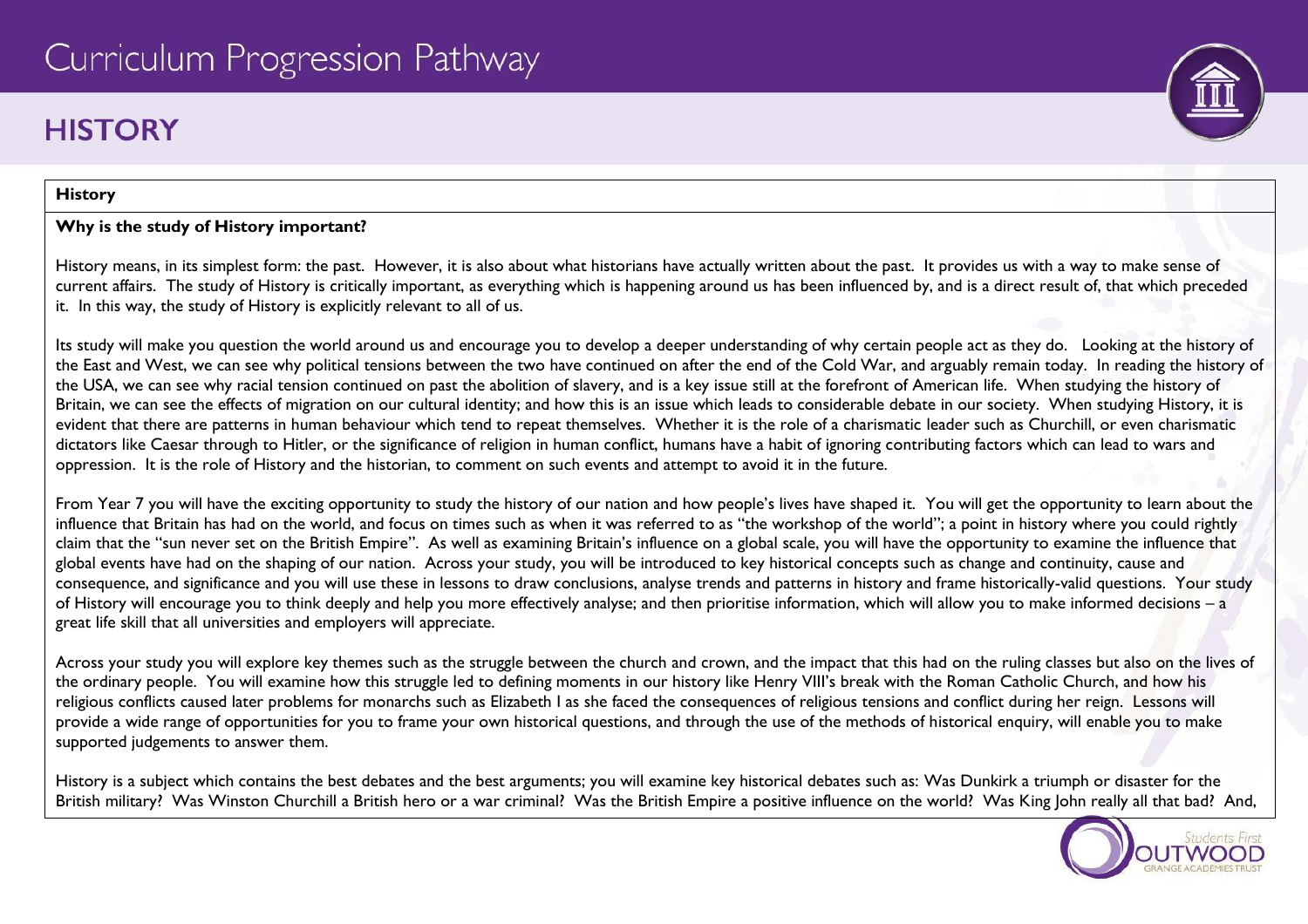was the First World War a total disaster in which millions of innocent people were led to their slaughter, or a just war that put an end to the imperialist ambitions of an autocrat and an attempt to stand up for the rights and freedoms of the people of Europe? Seems challenging - you are going to love it! History will broaden your mind! I bet you can't wait to get started…

#### **What skills will the study of History teach you?**

You are a citizen in this world and you need to know about the various consequences of the decisions taken by the people of the past, to provide you with a broad cultural awareness. It will teach you to…

- **Analyse issues and events**
- **Express your ideas both orally and in written form**
- **Put forward ideas and arguments in a concise manner**
- **Gather, investigate and assess materials**
- **Base conclusions on research and generate further ideas**
- **Organise material in a logical and coherent way**
- **Be independent**
- **Pose questions and seek answers – A love of enquiry!**

#### **What will you know and understand from your study of History?**

- You will understand people and societies. The study of History allows us to investigate how people and societies behave. Information from the past must serve to explain why we, as people, behave as we do in society. Students need to develop some sense of how societies function, simply to run their own lives.
- You will understand modern events and current issues. The past causes the present and so the future. Anytime we try to find out why something happened we have to look for factors that took shape earlier.
- Studying History will test your own moral sense. People throughout history have been in situations and difficult circumstances whereby they have had to make hard choices. For example, was Neville Chamberlain right in appeasing Hitler in the 1930s or did he in fact make the Second World War an inevitability? Was Churchill right to sink the French naval fleet after they surrendered in World War Two, despite being Allies only days before?

#### **How does your study of History support your study in other subjects?**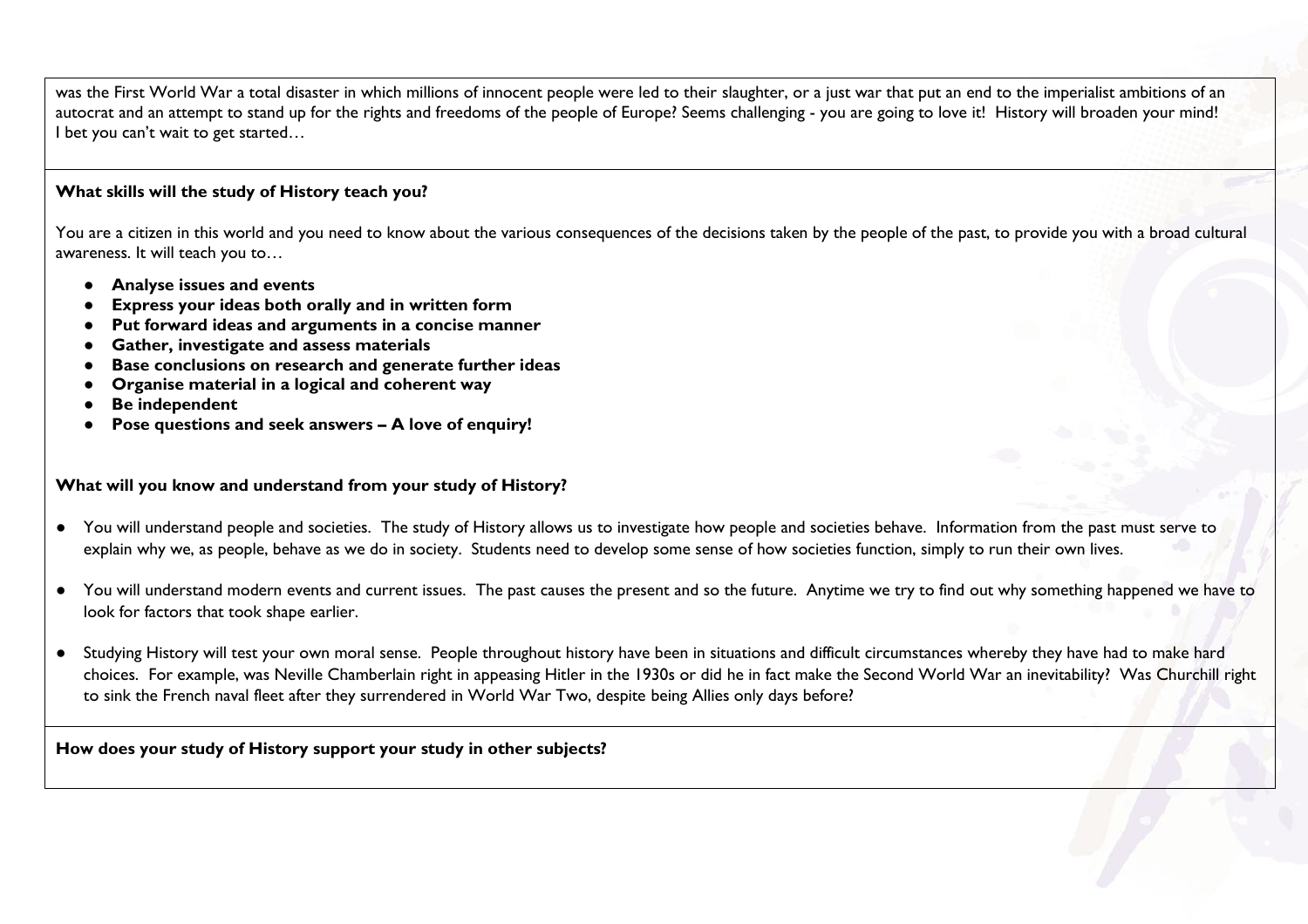Study of any subject in our curriculum takes full advantage of links with other subject areas- we term these as interdisciplinary links and we make the most of them because we know that deep learning requires the transference of knowledge and skills from one topic of learning to another. Once you can transfer your learning across topics and subject areas then you are really mastering what you know and how to apply your understanding and skills.

History touches on so many other subjects such as Geography and English Literature, any subject that analyses information, asks you to look at patterns and trends, requires you to construct a coherent and well-structured argument. You will learn methods of thinking and research that are widely applicable to other subject areas helping your thinking in all subjects.

Across the teaching of subjects, teachers will make reference to your learning in other areas such as History and this will help you to develop your understanding. There are even opportunities to apply this learning in Y7 and 8 when interdisciplinary study days are organised to deepen your understanding across the curriculum such as when our History and English departments work together to explore whether war poetry/literature has actually distorted our view of World War One.

#### **How can you deepen your understanding of History?**

As part of the KS3 curriculum, we ensure that students are given the opportunity to study the history of their local area, in order for them to examine how national and international events have impacted their local society. In year 7 through our Medieval unit, students are given the opportunity to undertake a research task on Stockton Castle and through our study of the Industrial Revolution students are able to explore how industry impacted on the Tees Valley. Giving students this opportunity allows them to undertake an enquiry that will equip them for the subsequent GCSE level study of the 'historic environment'; but it will also inspire the students with the knowledge that history does not just happen somewhere else – somewhere more important; it also happened in the places where they and their families live and work.

In Years 10 and 11 we encourage students to attend enrichment opportunities to support their studies at GCSE. For our Year 10 and 11 students we have several online platforms to further enhance what is offered within school. Students can use Quiz.Outwood.Com in order to test their recall of the key units they are studying at GCSE. This also provides a gap analysis for students, so they are able to see their areas of weakness, so they focus their revision further. Our History revision website also provides students with a wide range of resources to help them prepare for their GCSE exam. The website also includes revision tips and guides students to the appropriate revision material should parents wish to buy them.

Why not join and take a look at what the History Department offers in your school and get involved! Become a historian!

#### **How are you assessed in History?**

Throughout the 5 year History course you are assessed using the following assessment objectives which ensure that you can cumulatively build your subject understanding in preparation for future GCSE and A Level study. There are half termly assessment points each year that we term Praising Stars©. For younger years we base our assessment on our subject mapping of the age related expectations across the curriculum, assessing students' performance at their current stage of study against expectation. At GCSE we make informed predictions informed by our holistic assessment of their progress against the key assessment objectives and their aspirational GCSE targets. These are also the basis for any appropriate support and intervention.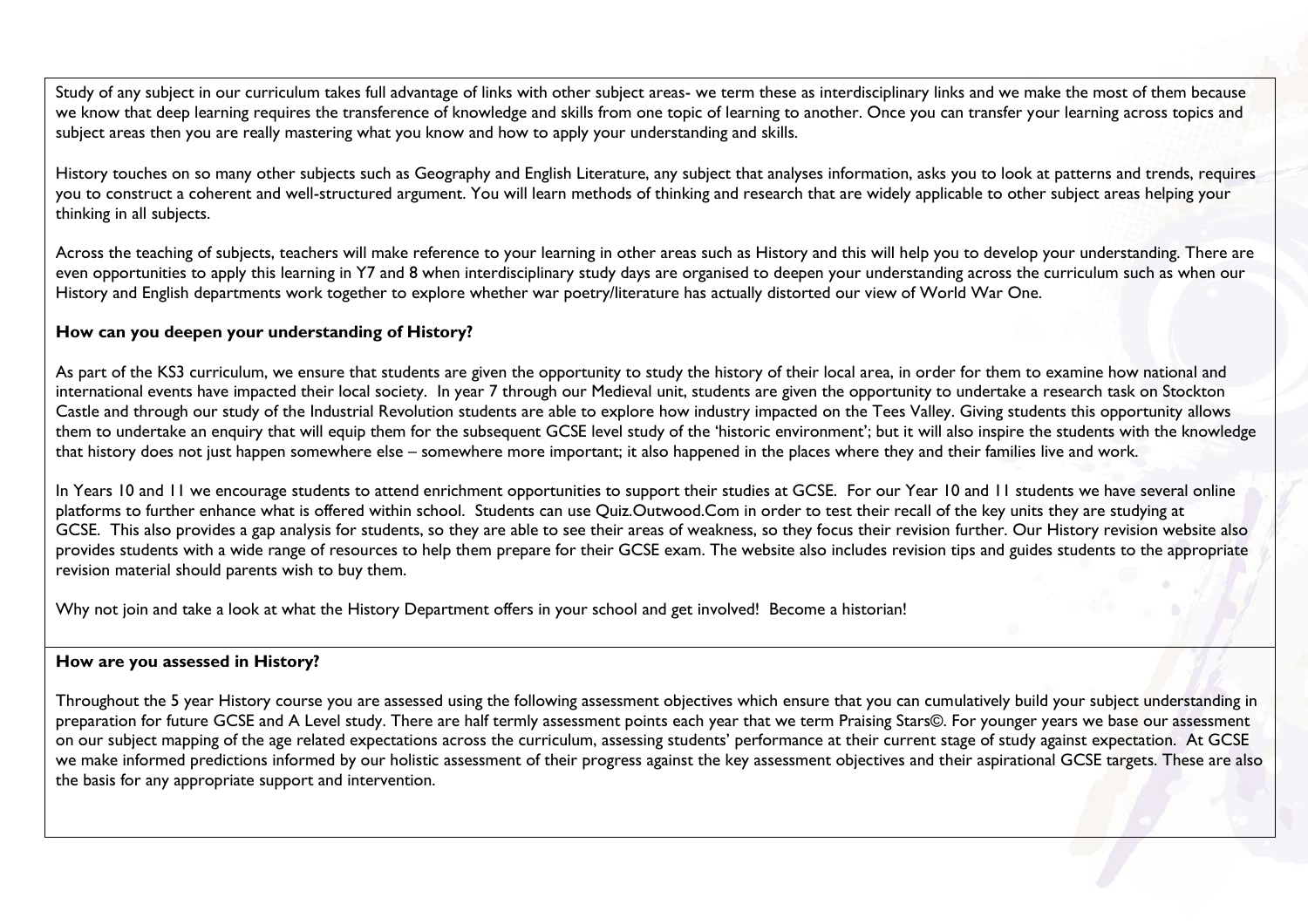#### **Key Assessment Objectives**

**AO1**: Demonstrate knowledge and understanding of the key features and characteristics of the periods studied.

**AO2**: Explain and analyse historical events and periods studied using secondorder1 historical concepts.

**AO3**: Analyse, evaluate and use sources (contemporary to the period) to make substantiated judgements, in the context of historical events studied.

**AO4**: Analyse, evaluate and make substantiated judgements about interpretations (including how and why interpretations may differ) in the context of historical events studied.

#### **How can History support your future?**

Of course we offer the study of GCSE and A Level History and we encourage your continued study in this fantastic subject. Yet we know that choice and personal interest are important aspects of worthy study. Whether you have continued your study of History into GCSE or A level or not you will have gained access to this enriching subject and its study will have taught you to think differently and deeply.

History is offered at most prestigious universities either as a single honours or a joint honours subject studied alongside other disciplines e.g. History of Art, History and French, Archaeology, History and Philosophy, History and Politics, History and English. The very fact that you have been able to study History e.g. historical thinking will help your future application to colleges, universities, apprenticeships or employment.

Careers that the study of History supports include:

- Legal profession
- **Journalism**
- **Archivist**
- **Writer**
- **Media**
- Public sector administration
- **Politics**
- **Business and commerce**
- Museum curator
- **Teaching**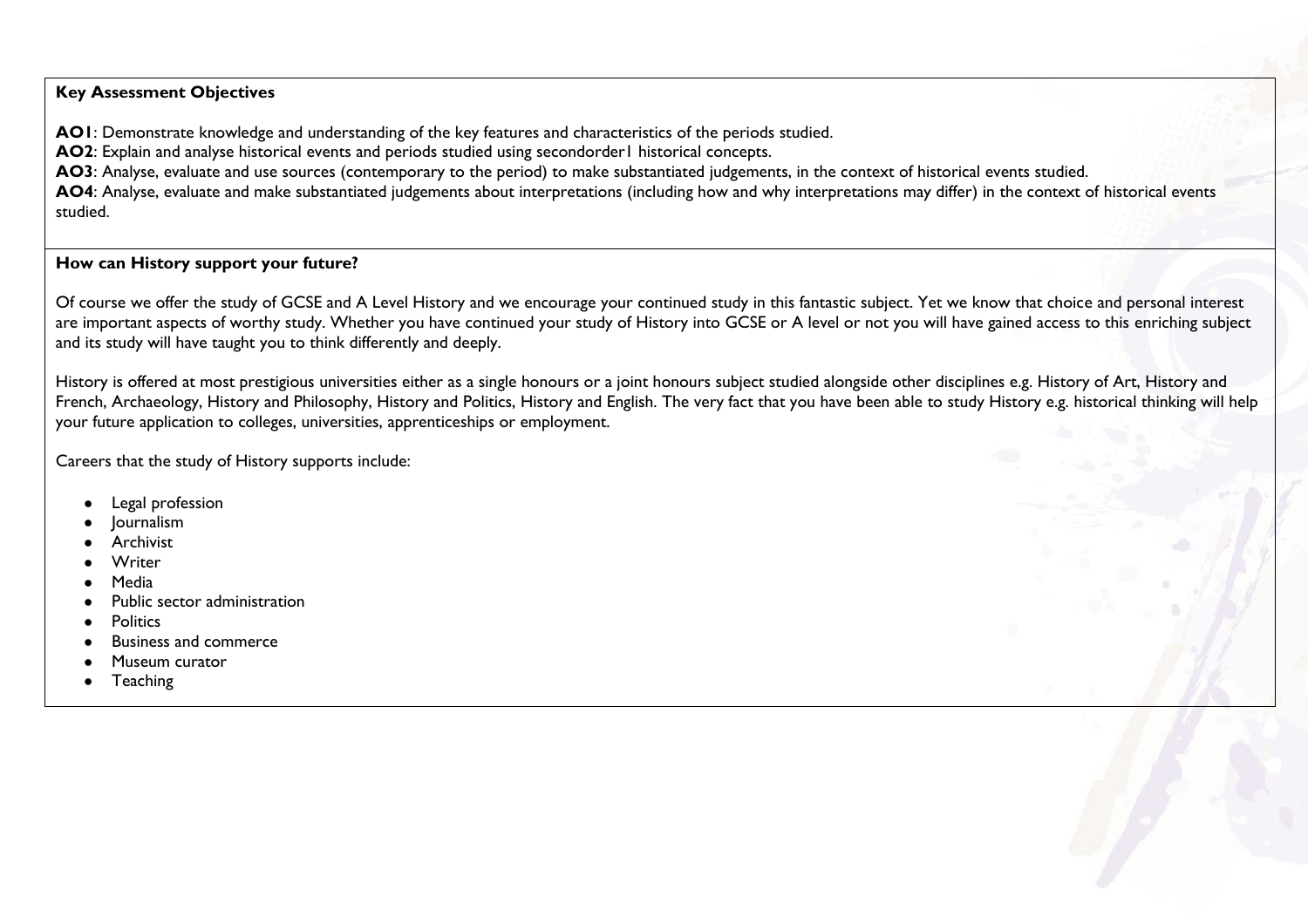# **HISTORY CURRICULUM PROGRESSION PATHWAY AT OUTWOOD ACADEMY BISHOPSGARTH**

|                   | <b>Half Term I</b>                                                                                                                                          | <b>Half Term 2</b>                                                                                                                                                                   | <b>Half Term 3</b>                                                                                                                 | <b>Half Term 4</b>                                                             | <b>Half Term 5</b>                                  | Half Term 6                                                                                 |
|-------------------|-------------------------------------------------------------------------------------------------------------------------------------------------------------|--------------------------------------------------------------------------------------------------------------------------------------------------------------------------------------|------------------------------------------------------------------------------------------------------------------------------------|--------------------------------------------------------------------------------|-----------------------------------------------------|---------------------------------------------------------------------------------------------|
| Year 7            | <b>Pre 1066:</b><br><b>Were the Anglo-</b><br><b>Saxons the</b><br>builders of<br>England?<br>Why was there a<br>struggle for the<br><b>English throne?</b> | How did religion<br>control the<br>medieval time<br>period?<br>Who had power<br>in the medieval<br>period?                                                                           | Why was there a<br>religious<br>rollercoaster in the<br><b>Tudor period?</b><br>Was the reign of<br>Elizabeth I a<br>'Golden Age?' | What mattered to<br>the Mughals?                                               | Why was the<br>'world turned<br>upside down'?       | How much did<br>the British<br><b>Empire encourage</b><br>slavery?                          |
| Year <sub>8</sub> | How did the<br><b>Industrial</b><br><b>Revolution change</b><br><b>Britain?</b>                                                                             | <b>How did Crime</b><br>and Punishment<br>Change over<br>time?<br><b>Historic</b><br><b>Environment:</b><br>Whitechapel.<br>Was the case of<br><b>Jack the Ripper</b><br>inevitable? | <b>Did the British</b><br>destroy India?                                                                                           | Was the vote<br>worth dying for?<br>Why was Britain<br>on the brink of<br>war? | <b>How did</b><br>experiences differ<br>during WW1? | <b>Tsardom to</b><br>Communism:<br>Was this a<br>popular<br>revolution or a<br>coup d'etat? |
| Year 9            | What were the<br>causes and main<br>events of World<br>War Two?                                                                                             | Why is it<br>important to<br>remember the<br>Holocaust?<br>How was<br><b>Germany divided</b>                                                                                         | Why did the allies<br>of World War<br><b>Two become</b><br>enemies?                                                                | How could the<br>strongest country<br>in the world lose<br>the Vietnam War?    | <b>How was Modern</b><br><b>Britain made?</b>       | Did 9/11 change<br>the world?                                                               |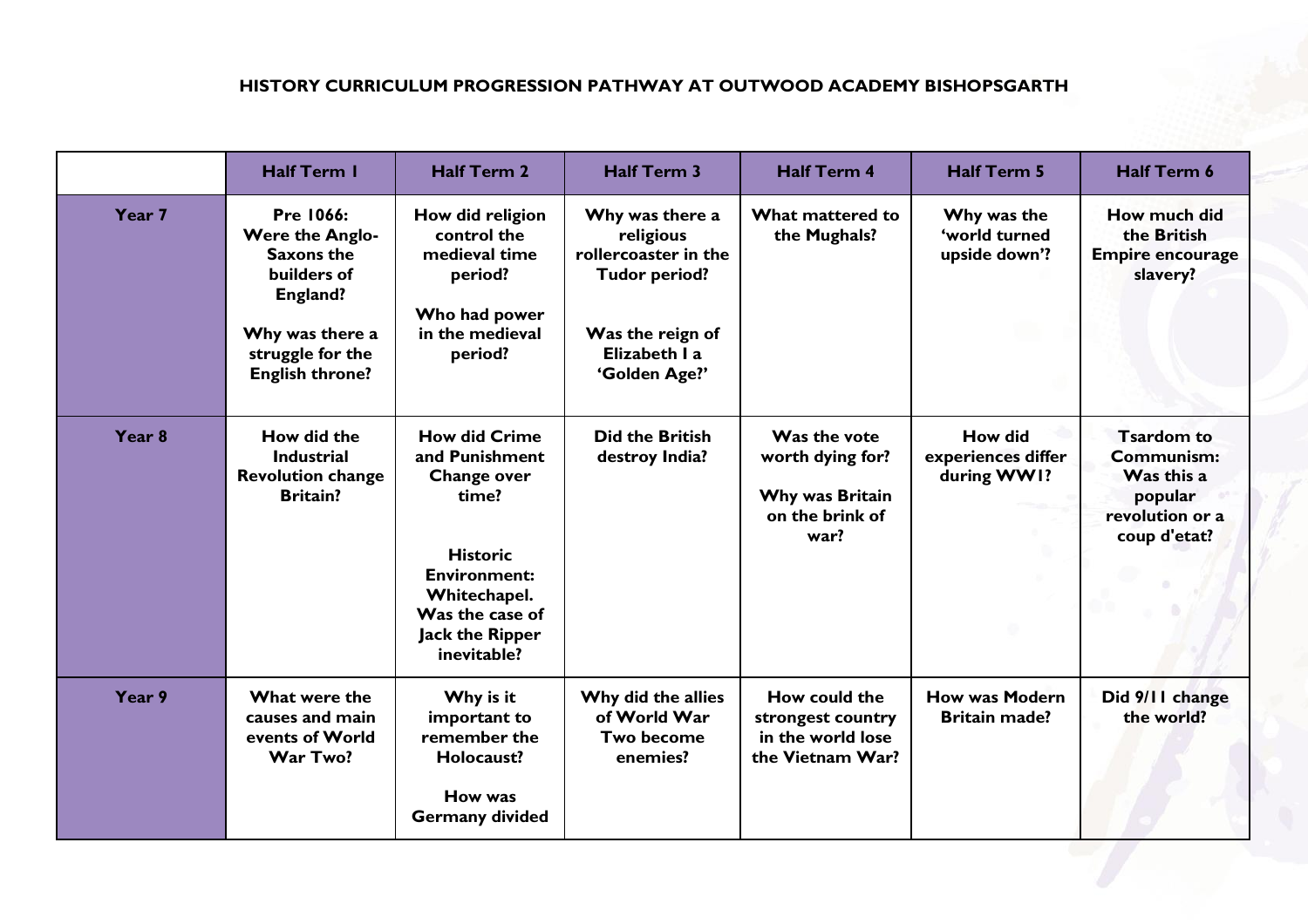|                      |                        | and conquered?               | <b>Was the Civil</b><br><b>Rights Movement</b><br>a Success? |                 |  |                        |
|----------------------|------------------------|------------------------------|--------------------------------------------------------------|-----------------|--|------------------------|
| Year 10<br>(Edexcel) | Unit 2: Elizabeth      |                              | Unit I: Medicine In Britain                                  |                 |  | <b>Unit 3: Germany</b> |
| Year II<br>(Edexcel) | <b>Unit 3: Germany</b> | <b>Unit 2: American West</b> |                                                              | <b>Revision</b> |  |                        |

# **CURRENT LEGACY CURRICULUM**

|                      | Half Term I                                                                | <b>Half Term 2</b>                                         | <b>Half Term 3</b>                                              | <b>Half Term 4</b>                                       | <b>Half Term 5</b>                                              | Half Term 6                                                  |
|----------------------|----------------------------------------------------------------------------|------------------------------------------------------------|-----------------------------------------------------------------|----------------------------------------------------------|-----------------------------------------------------------------|--------------------------------------------------------------|
| Year 8               | <b>Did the British</b><br>destroy India?                                   | How did the<br><b>British Empire</b><br>encourage slavery? | Was the vote<br>worth dying for?                                | What was the<br>impact of World<br><b>War One?</b>       | What were the<br>causes and main<br>events of World<br>War Two? | <b>Was Churchill the</b><br>greatest Briton?                 |
| Year 9               | Was the vote<br>worth dying for?                                           | What was the<br>impact of World<br><b>War One?</b>         | What were the<br>causes and main<br>events of World<br>War Two? | Why was it<br>important to<br>remember the<br>Holocaust? | <b>Was Churchill the</b><br>greatest Briton?                    | How have<br>attitudes to<br>disability changed<br>over time? |
| Year 10<br>(Edexcel) | Unit I: Medicine In<br><b>Britain</b><br>Unit 3: Germany<br><b>Preview</b> |                                                            | Unit 2: American West                                           |                                                          |                                                                 | Unit 3: Germany                                              |
| Year II<br>(Edexcel) | <b>Unit 3: Germany</b>                                                     | Covid catch-up and consolidation                           |                                                                 |                                                          | <b>Revision</b>                                                 |                                                              |